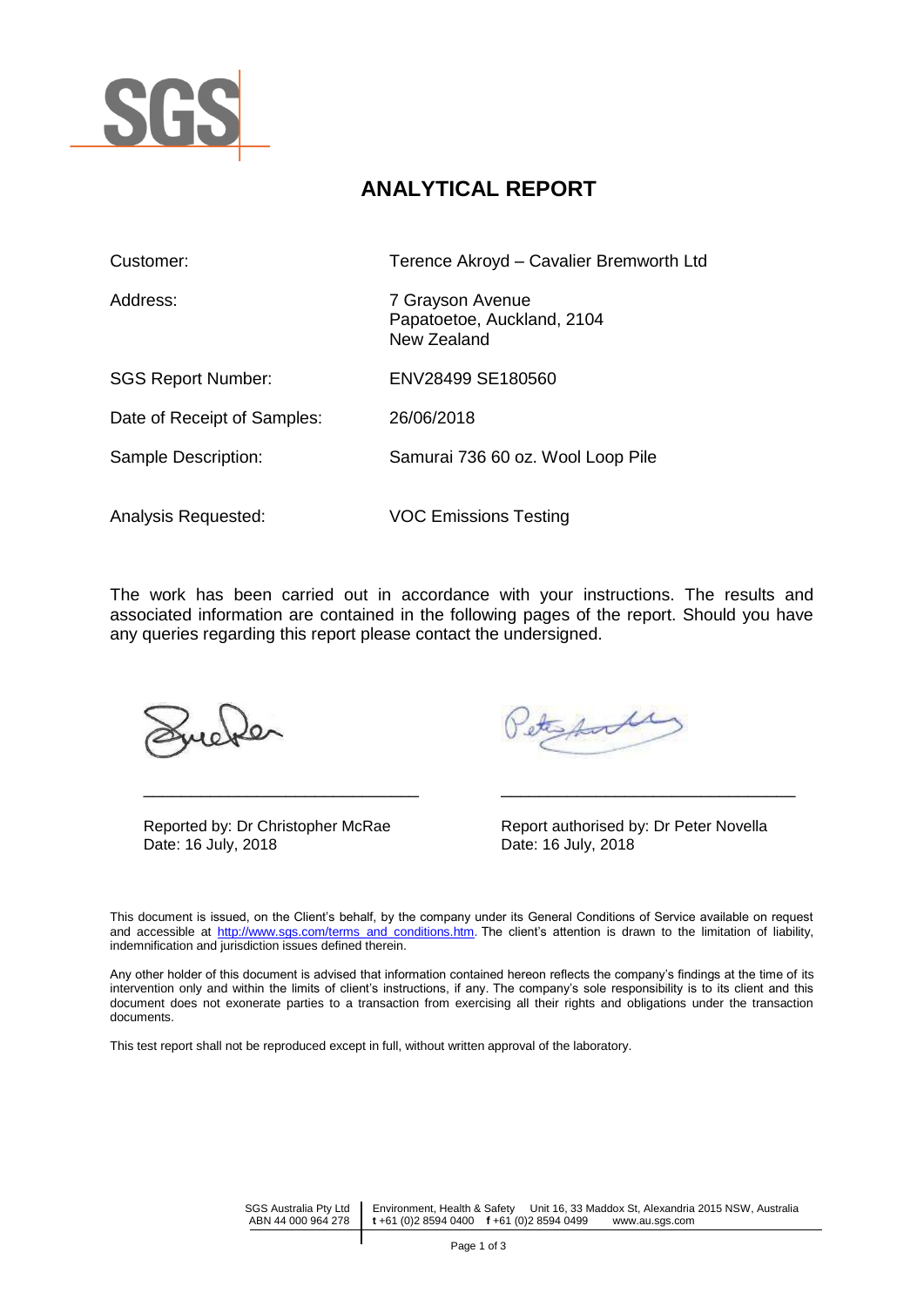

#### **1. Background**

SGS Environment, Health & Safety, Sydney was requested by Terence Akroyd of Cavalier Bremworth Ltd to measure the VOC emission rate from a sample of carpet tile.

The sample received by SGS Environment, Health & Safety, Sydney and assigned a laboratory reference number as follows:

| <b>Your Reference</b>             | <b>Our Reference</b> |
|-----------------------------------|----------------------|
| Samurai 736 60 oz. Wool Loop Pile | SE180560-1           |

The sample was provided as a carpet tile (210 mm  $\times$  300 mm, 0.063 m<sup>2</sup>) individually wrapped in 2-3 layers of aluminium foil. The sample was kept sealed in the aluminium foil and at room temperature until analysed.

#### **2. Methods Used**

The determination of the emission rate of volatile organic compounds was undertaken as per the international standard: *ISO 10580:2012 – Resilient, Textile and laminate floor coverings – Test method for volatile organic compound (VOC) emissions*. As this international standard is functionally equivalent to ASTM method D 5116-97, it can be considered that this determination was also undertaken as per ASTM method D5116- 97.

The sample was prepared for analysis, by removing the sample from the aluminium foil and placing it immediately into the test chamber. The sample was then allowed to equilibrate for 24 hours in the test chamber under an air change rate of 1.3 hr<sup>-1</sup> of instrument grade air at 50-55% humidity. After the 24-hour equilibration period, vapour sampling of the test chamber and analysis of VOC's was undertaken in accordance with ISO 16000-3 for formaldehyde and acetaldehyde and ISO 16000-6 for all other VOC's.